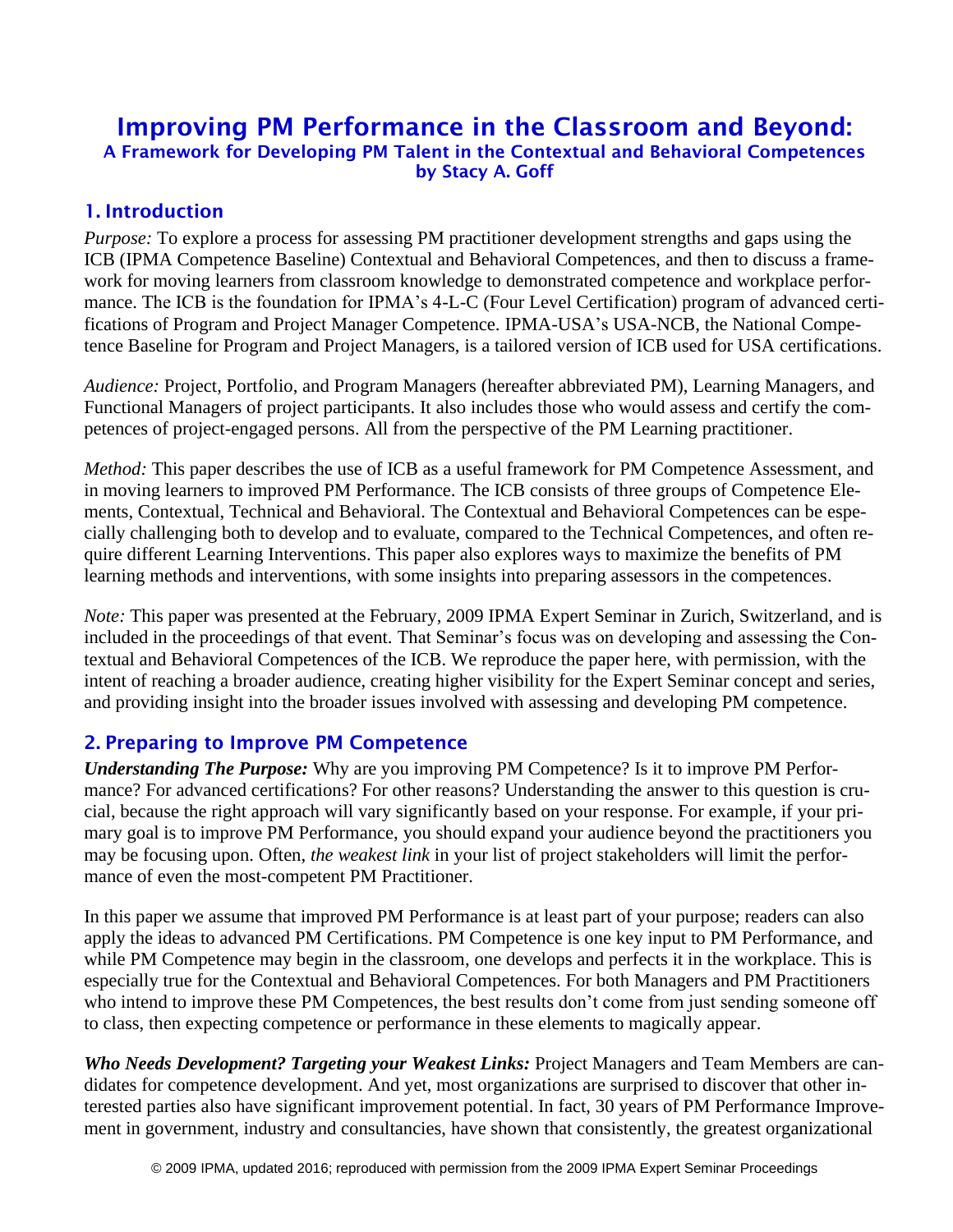improvement usually comes from also improving the PM Competences of Functional Managers, Resource Managers, and Project Sponsors; *and* the managers between these stakeholders and top Executives. Include these roles in your planning if you truly intend to improve PM Performance.

*Assessing Current Competence Levels:* Many different PM Competence Models exist; this paper refers to PM CompModel™, developed by Stacy Goff. Most competence models serve the same needs: To identify the greatest PM competence gaps against a known and trusted standard, and then to identify the best use of Learning and Development funds to close those gaps. PM CompModel is aligned with the IPMA-USA NCB (which vastly improved its usefulness, compared to an earlier alignment with a body of knowledge); it has one competence criterion statement for each element. A more rigorous assessment would include 3-5 criteria for each of 48 elements; but experience shows that participant enthusiasm and information integrity begins to suffer after 50-80 assessment responses. We assess a range of roles in addition to those in the 4-L-C Certification schema:

- ◆ Project Sponsor
- ◆ Projects Director or Program Manager (IPMA Level-A®)
- Resource Manager
- PMO Manager
- Senior Project Manager (IPMA Level-B®)
- Project Manager (IPMA Level-C®)
- Project Associate, for team members, or brilliant for PM-related professionals (IPMA Level-D®)

The result is a prioritized list of the top Competence Criterion gaps for each practitioner in the target audience. See a sample output of the process in Figure 1, below.

# **PM CompModel: Competence Gaps**

| Member Name Candidate, Learner |  |           |  |    |                                                                 |
|--------------------------------|--|-----------|--|----|-----------------------------------------------------------------|
| Gap                            |  |           |  |    | Need Comp Imp Comp# Competence                                  |
| 2                              |  | 2         |  | 25 | Pays attention to stressful situations and relieves tensi       |
| 2                              |  | 2         |  | 13 | Estimates activity and project costs, including labor (e)       |
| 2                              |  | 2         |  | 4  | Engages stakeholders in identifying risks and risk res          |
| 2                              |  | 2         |  | 21 | Demonstrates strong self-knowledge, while engaging o            |
| $\overline{2}$                 |  | 2         |  | 14 | Develops vendor solicitations: Requests for Information         |
| 2                              |  | 2         |  | 22 | Actively manages the buy-in of stakeholders or interested       |
|                                |  | 3         |  |    | Implements project success criteria that reflect the prioritize |
|                                |  | 3         |  | 23 | Controls emotions, and demonstrates a high frustration three    |
|                                |  | 3         |  | 10 | Assures clear, complete, and agreed-upon statements of j        |
|                                |  | 3         |  | 6  | Establishes a project organization that is appropriate for      |
|                                |  | 3         |  | 12 | Identifies or provides (as appropriate for the role) need       |
|                                |  | 3         |  | 24 | Demonstrates influence and authority.                           |
| 18                             |  | Total Gap |  |    | <b>Summary for Candidate, Learner</b><br>(12 Competences)       |

Figure 1: Sample Competence Gaps, from PM CompModel; Stacy Goff

The terms and scoring scale used in the example above require explanation. The *Need* reflects the target competence of the roles for each criterion. *Comp* is an assessment of the current competence score. The scale of 1-5 (zero is also possible) is based on our extension of an updated Bloom's Taxonomy (2001<sup>i</sup>).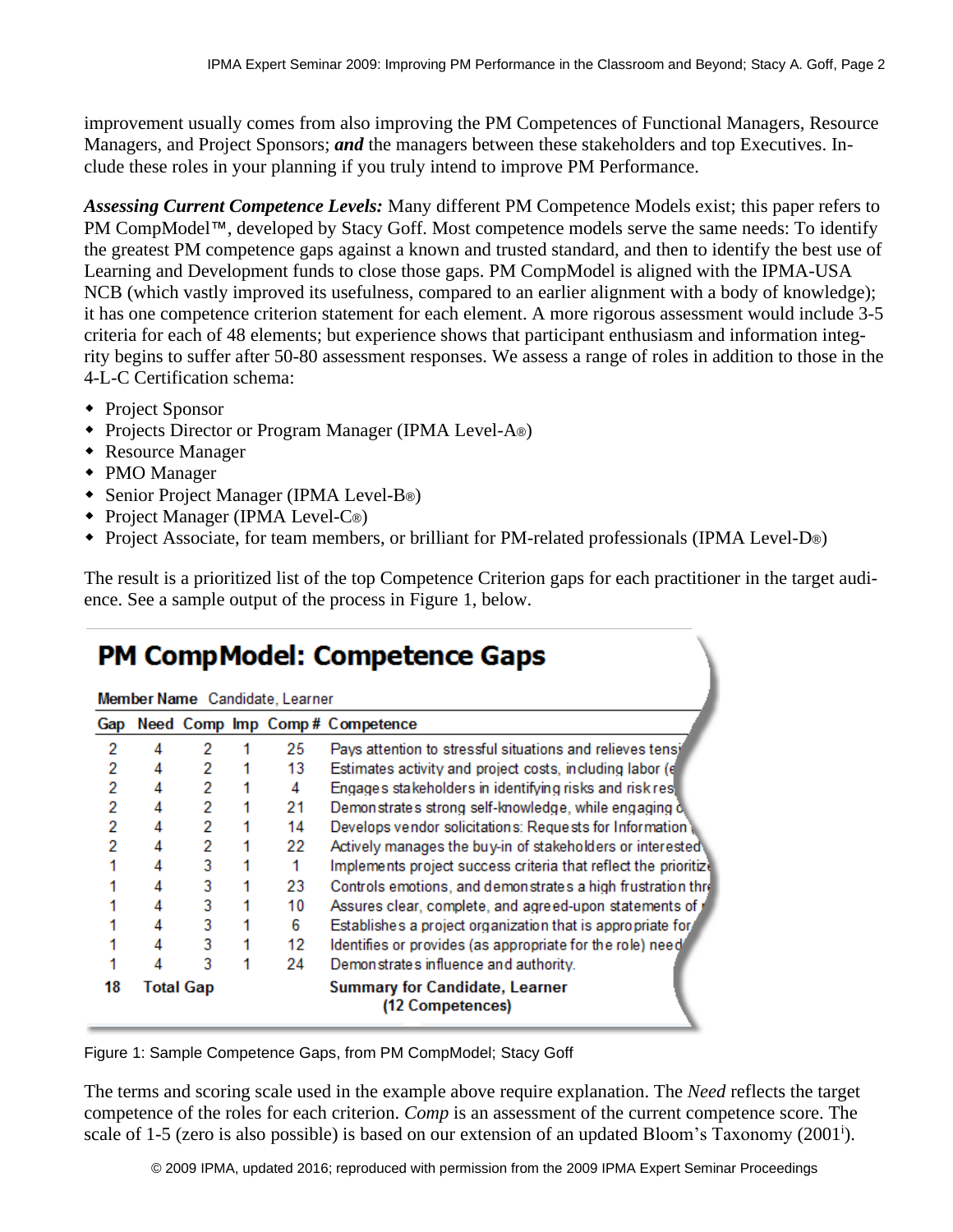As shown at right, the levels begin with basic Knowledge. Higher levels reflect Skill, Attitudes and Behavioral Attributes, Competence, and Performance. Although the levels are not truly linear, but semi-independent variables, turning Knowledge-to-Performance into a linear scale of progression works well. We offer a consulting service for organizations interested in adopting PM CompModel. To learn more about its development and use, read our paper from the 2006 IPMA World Congress in China ii.

### 3. Planning a Range of Development Interventions

*Establishing Baselines and Measurements:* It is one thing to know your greatest competence gaps, or opportunities for improvements; it is another to be able to verify that your interventions resulted in the intended improvements. This is especially true with the Behavioral and Contextual compe-

tences because one cannot easily isolate any improvement from the negative impacts of an environment that hinders effectiveness. So before beginning to identify interventions, decide how you will measure your results. Establishing those baselines and measurements are beyond the scope of this paper, but essential if you intend to succeed in improving performance (or proving you did!). Especially important is being able to show Executives and Funding Sources that you are achieving promised results. Example: a measure for *Competence Development for Certification purposes* could be a unit count of achieved Certifications; *or* the percent success rate of certifications achieved, by level.

*Targeting Curricula to Requirements:* Given a list of the top-priority gaps for your own competence development, the next step is to determine the range of interventions needed to fill the gaps. Some interventions may include foundational knowledge that is best-developed using classroom or distance learning. However, classroom learning is primarily useful in moving from Level *zero* to 1 or possibly 2 on our scale. It will rarely have any impact in moving from Level 2 to Level 4. Why this limitation of classroom-based learning's effectiveness? Because one must manage the interaction between application on the job and the rewards and reinforcement received from that application, to move the practitioner to competence and beyond. Some classes, those that involve scenarios, simulations, extensive teamwork, exercises and case studies *using real projects*, can contribute to Level 2, Skill. Facilitators whose style inspires participants to apply the learning back on the job (attitude); can also help with the move up the competence ladder.

*Skills Needs Assessment Process:* Where training can contribute, matching the right training to the practitioners' needs is the next step. For example, PM Comp-Model lists which modules in Modular Project Management curriculum offer the foundation knowledge for each element/criterion. This makes the next step easy: for each class, you plan and evaluate the more-detailed Learning Objectives for practitioner needs, current level of performance, and actual outcomes after the class. For that purpose, we use a complementary tool (developed and used by Stacy) SNAP, Skills Needs Assessment Processiii.



From Stacy Goff

SNAP offers practitioners, Managers and learning facilitators an assessment process to help determine pre-class strengths and weaknesses, needed class timings, and post-course actions needed to continue improvement. The difference between PM CompModel and SNAP is the breadth of coverage and level of detail; SNAP helps class-specific planning; CompModel helps identify the right classes needed to fill top-priority gaps, and helps to prioritize them. The two tools have served in tandem for over 30 years. Note that others have their preferred tools; yet the pairing of PM CompModel and SNAP has worked well for us.

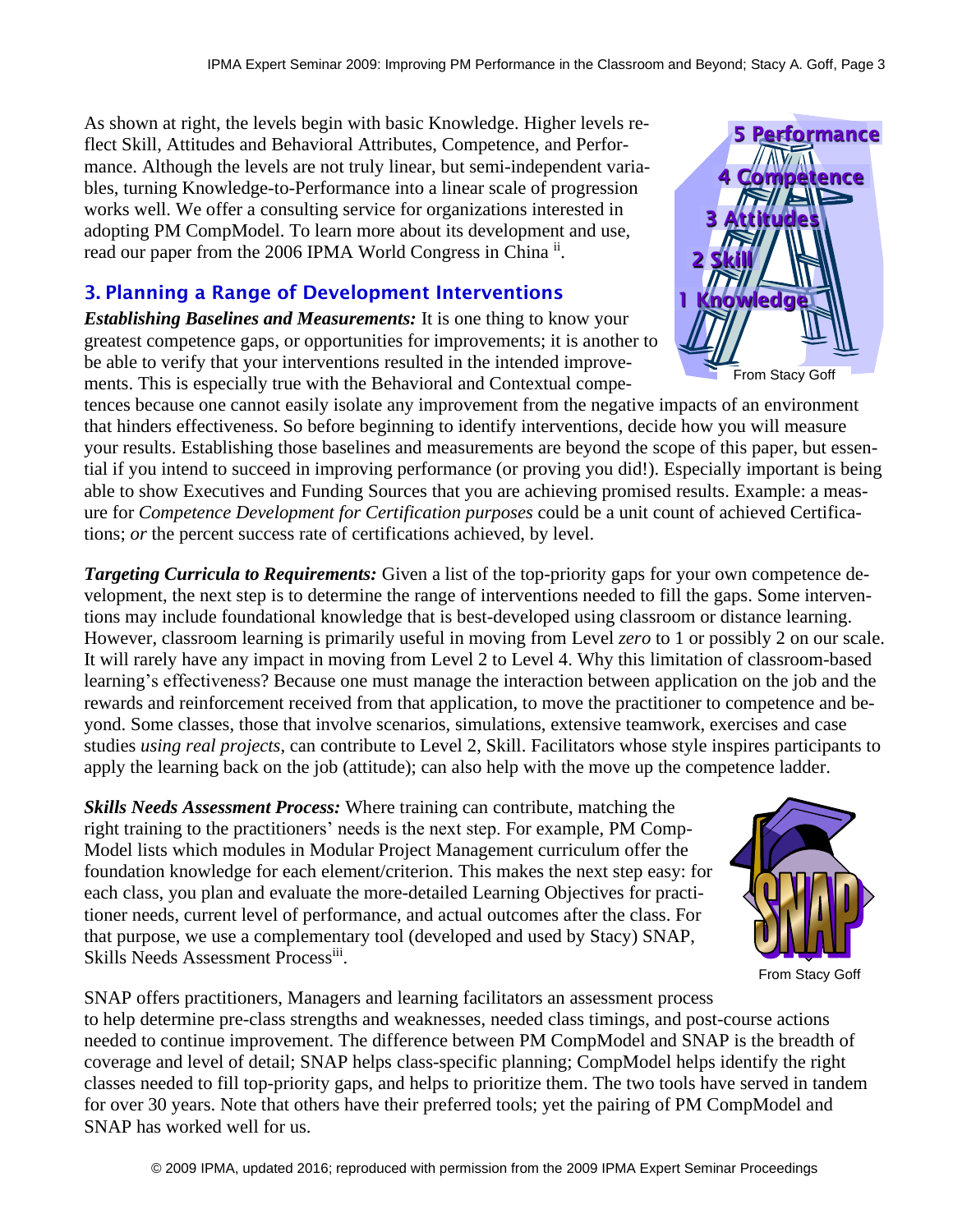*The Role of Classroom, Web-based, or Other Learning:* If foundation Knowledge is part of the Competence Development Plan, classes or workshops have their advantages. One advantage is that classes require some dedicated effort against a set of well-defined Learning Objectives; otherwise, some practitioners in today's workforce will never have the time to spend a day or a week in developing foundation knowledge. But other options, including Web-based training, Blended Learning (web-based background-setting and content presentation, in combination with facilitator-led discussion), and self-study, may also be appropriate—especially for those with good time management skills. Many readers of this paper have earned significant amounts of learning from self-study; although some call it research.

*Assuring Classroom Follow-through:* One of the greatest challenges in learning is that the participant returns from class to the work that accumulated while they were in class. In the two weeks it takes for them to catch up, their learning begins to dissipate. An assertion: the half-life of most classroom training is six weeks, unless it is actually applied. The follow-up actions of SNAP and PM CompModel can help assure benefit realization, because they engage Managers in post-class evaluation and re-planning. Otherwise, the learning may not "stick", and the intended results are never maximized.

#### 4. Unique Aspects of the Contextual Competences

What about the Contextual and Behavioral Competences? Is development in those areas the same as for the Technical Competences? Well, yes and no. One of the greatest strengths of the advanced IPMA/IPMA-USA certification programs is that they assess experience and competence—in addition to foundation knowledge. Certainly most practitioners can gain enough knowledge to pass an exam—assuming that you have the right study guide. But for the very reasons that these competences are the subject of this Expert Seminar, moving up the Performance Competence ladder can be more difficult for the Contextual and Behavioral Competences. We begin by handling each Competence Group separately, because the interventions vary. We later tie the Competences back together in the topic of Competence Development Beyond the Classroom.

#### *Contextual Competence Elements: Merely Knowing, or Actually Experiencing?* Our opinion is that for each Contextual Competence, *you should actually gain experience* in that area, as it relates to project or program efforts. Looking at the elements in the list at right, in how many Business Areas have you *actually practiced during your career?* Note that IPMA-USA's NCB Elements differ slightly in nature and spelling.

While it is true that the first 4-5 elements on the list may have direct involvement by many PM roles, the further one procedes down the list of elements, the less-likely a practitioner has actually practiced in the area. It does help if some of your projects have engaged some of the Contextual areas, but the difference between *visiting* a Context Competence element and *actually living there* is like the difference between a first date and a marriage. In that first date, you rarely get to know all you need to know about the subject.

#### **ICB Contextual Elements**

- Project orientation
- Programme orientation
- Portfolio orientation
- Project, program & portfolio implementation
- Permanent organisation
- Business processes
- Systems, products & technology
- Personnel management
- Health, security, safety & environment
- Finance
- Legal

If one reviews the ICB *Topics addressed* and *Possible process steps* for these elements, it becomes quickly clear they are from the project/program point of view, rather than from the point of view of the Permanent Organization. And yet, one purpose of the elements' existence in the ICB is to improve project interaction with its context, the Permanent Organization. An initiative for IPMA-USA is to improve the assessment criteria by working with Professional Associations' expert practitioners in each of the Context areas to see what *they believe* are the competences PMs should demonstrate, and at what level of performance.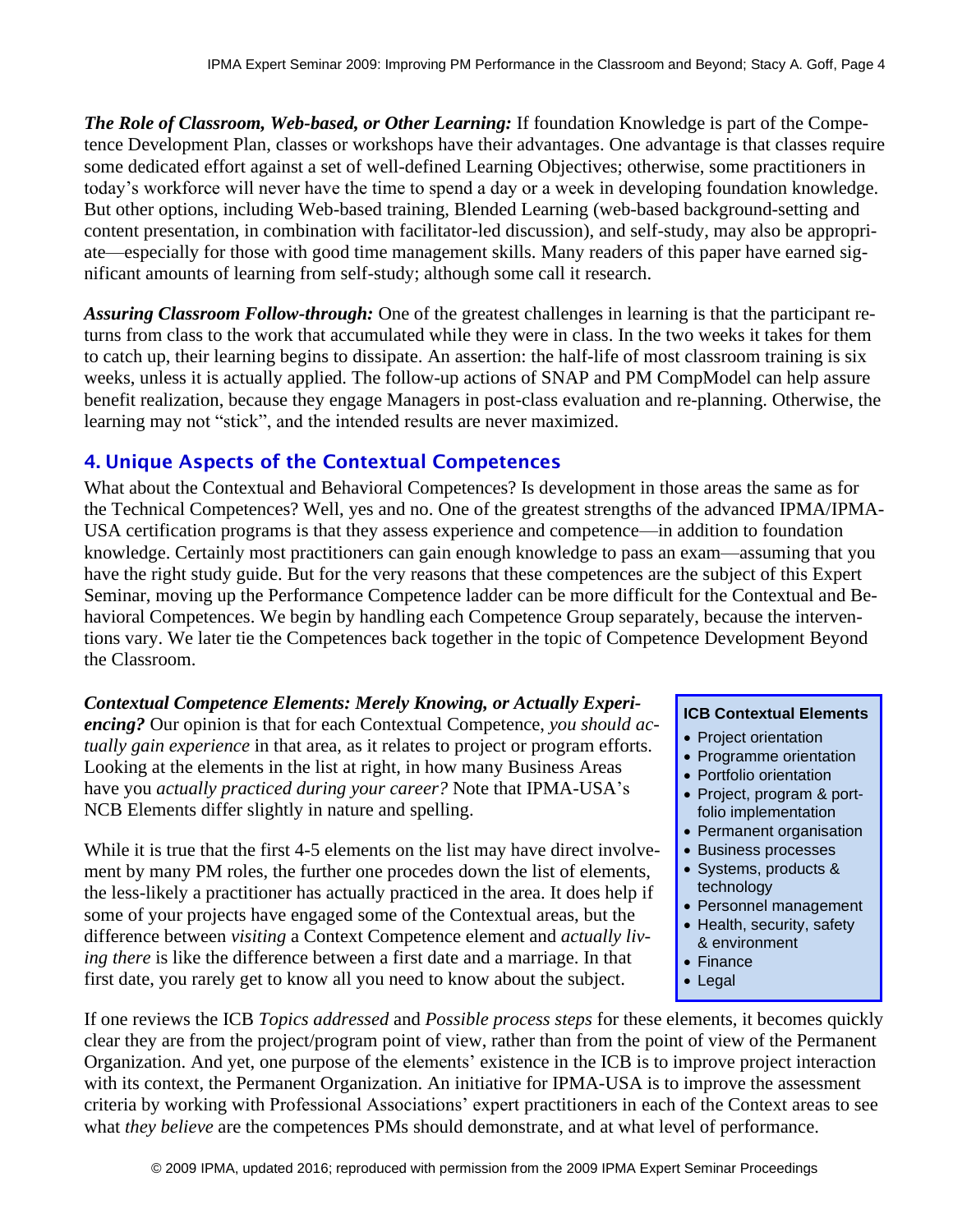*Contextual Competence Heresy:* If you have no work experience in a Contextual area, you are assuredly not competent in it. Further, you will have difficulty assessing the competence of others in that area. The author would consider himself weak in two of the elements in the Contextual Elements list above: Health, security, safety & environment, and Legal; for all others, he has actually spent time performing or managing in that domain. This is one reason why a popular enterprise Talent Management approach is *rotation*, giving fast-track Managers the opportunity to experience different facets of their enterprise as they progress up the ladder. Yet, PMs, as scarce and precious resources in project-oriented enterprises, seldom see intentional rotation as part of their career planning. *This situation needs to change if organizations really want to improve PM Performance.*

Here are several observations from this set of Contextual Competence assertions:

- 1. IPMA-USA will continue to work with *expert practitioners* in the Contextual Competences to develop the competence criteria and levels of performance that a certificant must demonstrate, to be competent.
- 2. One must *work there*, not just *work with* some of the Contextual areas, to be competent in them. And, we suggest, one also needs that experience to most-accurately assess competence in them.
- 3. An additional comment those observations prompt: Some Competence experts, such as Lynn Crawford, prefer use of *outcome* measures, such as Performance, over input measures, such as knowledge and experience, in effective assessment. We have adopted this approach for IPMA-USA certification.

# 5. Unique Aspects of the Behavioral Competences

*Behavioral Competences and Practitioner Learning:* Several IPMA Member Associations, in adapting ICB to their own national NCB, have rearranged elements in the Competence groups. For example, several have placed Communications in the Behavioral group, rather than the Technical group. This approach makes a lot of sense. Communications is *far more* than a *Process Steps & Topics-*oriented Technical competence. As we state elsewhere<sup>iv</sup>, *Communication is the most universally applicable competence in the IPMA Competence Baseline (ICB), because it touches or affects the usefulness of all other competences.* 

Communication is more than a Technical Competence, because in learning and development, both the op-

portunity and complexity of acquiring Communication Competences are more like those of the Behavioral elements. Indeed, *for discussion purposes*, we'll claim that the *Super-Two* elements, Communication and Leadership are the *primary Behavioral competences*, having the greatest amount of impact on project success. All the rest are personal attributes or sub-components of the *Super-Two*.

Don't agree? Consider what your organization values. Scan down the list at right of the Behavioral elements. Clearly, many organizations would consider investing two weeks of assessment, training and coaching in improved Leadership. For which of the others would they be willing to spend one week? How about two days?

For an organization to invest in improved performance in any Behavioral element, they must attach tangible value to it. Thus either we must lead society to appreciate this range of competences, or we must consider fine-tuning the

#### **ICB Behavioral Elements**

- Leadership
- Engagement & motivation
- Self-control
- Assertiveness
- Relaxation
- Openness
- Creativity
- Results orientation
- Efficiency
- Consultation
- Negotiation
- Conflict & crisis
- Reliability
- Values appreciation
- Ethics

selection of Behavioral competences to the ones organizations do value (or a combination of the actions).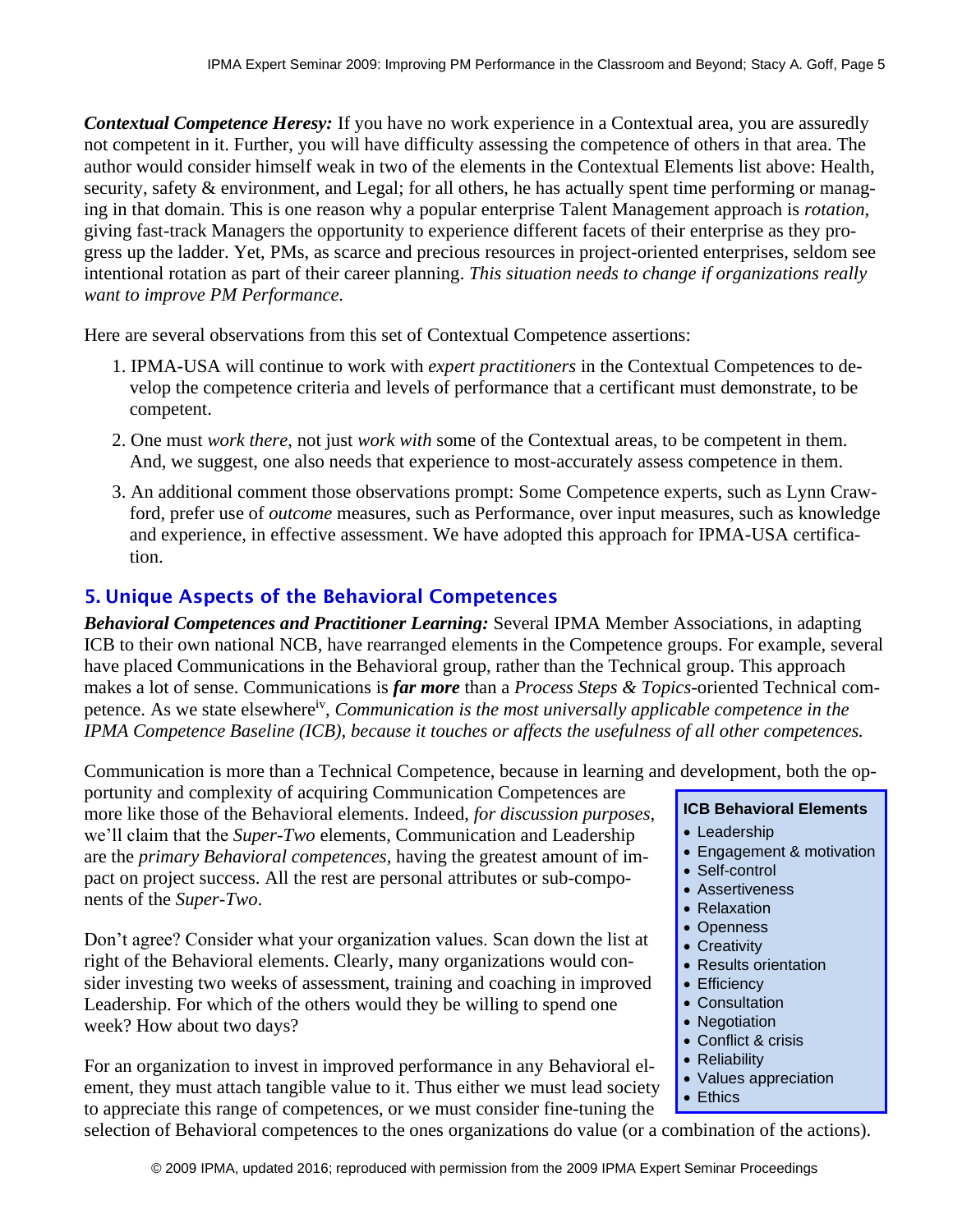Otherwise, PMs will not be rewarded for developing these competences, breaking the linkage between learning and needed performance.

There may be other Behavioral Elements to consider. For example, Emotional Intelligence is more than just a popular topic; it is emerging as a foundation for understanding everything from behavioral styles to cultural differences and change acceptance. Of course, the "soft stuff" has always been the toughest sell in the PM training world, yet ironically, has (in this author's opinion) the greatest impact on project success.

*What if Skinner*<sup>v</sup> *was wrong? What if one cannot change Behavior?* For now, in the areas Learning and Development, let's assume that at least we can help change *indications* of Behavior. In workshop development, an Instructional Designer turns each Behavioral element's Adequate Behaviors into Learning Objectives. They then design curricula and interventions that move through the progression, from Knowledge, to Skill, Attitudes, and Competence to meet those objectives. With 15 Behavioral competences, some having 10-15 or more Learning Objectives, this is a significant effort. But without either adequate Learning Objectives or clear Performance Criteria, PM classes on the Behavioral Elements might as well just show movies and hope participants adopt more acceptable Behaviors.

To recap this Behavioral elements topic,

- ICB's inclusion of the Behavioral competences is a key and clear differentiator in advanced PM Certifications. And, that inclusion raises challenges in developing and assessing those competences.
- The components of the Behavioral group of elements will continue to improve in future ICB releases.
- Clearer learning objectives or performance criteria should be established rather than each instructional designer having to create their own.
- The results should be shared and consistently used in PM assessments in all Nations and cultures.

The reason for the recap above is the topic moves from the current ICB support structure and approaches to practices in the land of PM training and development.

# 6. Developing Behavioral Competences

In developing PM Performance, we evaluate personal style preferences. We use a simple model to illustrate, and help others understand, their style preferences. Shown at right, the model moves from aspects mostlyknown by the individual, such as Core Values, to aspects best-evaluated by others, such as Leadership Style. For each layer in the diagram, we use a range of assessment instruments that help give practitioners insights to their preferred styles (note that others have their own preferred model for this purpose). Using this model, practitioners know their own style preferences, they flourish with their strengths, and they learn to substitute, grow, or compensate for their weaknesses. The model also provides a foundation for learning and development.



*A Model and Scheme for Development:* This model is **not** for certification assessment, but it can be a very effective framework for assessing performance improvement needs. There are *knowing* objectives, *practice* objectives, and *demonstrated performances* in each area of the model. Classroom training, especially sessions that include role-playing, case studies and teamwork exercises, allow practitioners to explore different "scripts" or patterns in their interactions with others. In applications ranging from facilitating large groups to exploring creativity, to influencing others, to conflict management, the classroom can provide a learning foundation that moves beyond simple Knowledge-based exam responses to initial Skill-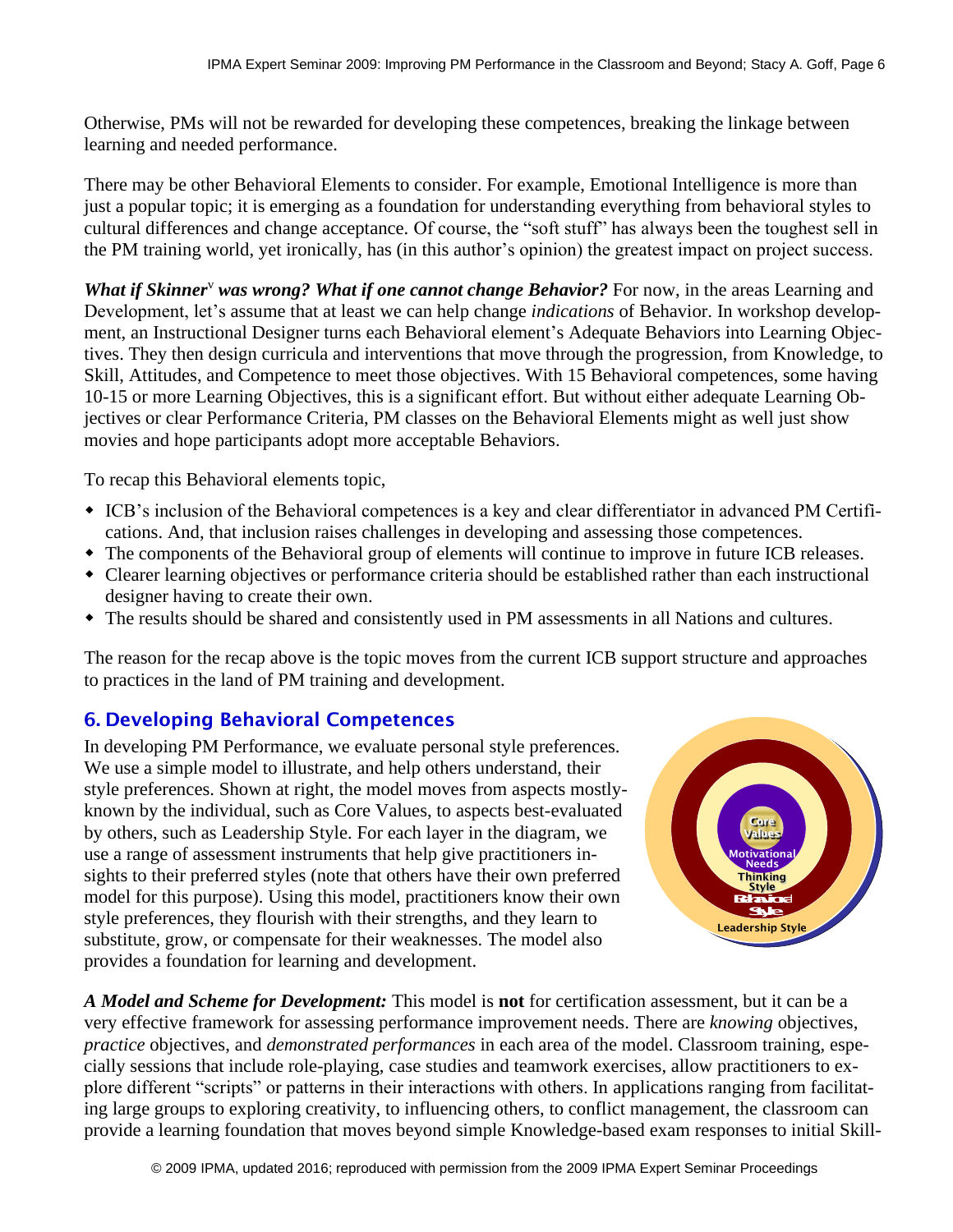building. Many PM consultancies and training firms offer foundation training in Behavioral Skill areas; some also offer coaching and ongoing feedback or development. Still, the best coaches for ongoing improvement are those who are immediately engaged with each practitioner on a day-to-day basis.

*360 Degree Assessments and other Tools:* A class or workshop is a moment in time; while some Behaviors participants demonstrate in the classroom are mirrors of their actions in the workplace, it is just not the same as the real world (although more for some than others). Sometimes people in class are on their best behavior. Sometimes, they are playing other roles, because a classroom or other non-work setting is a safe place to learn to stretch your style to practice new strengths, that others will not tolerate in the workplace. To gain deeper insights of the true person, in addition to the styles instruments mentioned earlier, 360 Degree assessments are very useful. They must have the right questions, provided to the right people around each participant, with the right amount of privacy, so recriminations are less-common. The results can be very revealing, especially for persons who have a small Johari window<sup>vi</sup>.

Other useful tools include advanced Leadership Styles instruments<sup>vii</sup> that not only identify your strengths and weaknesses along 24 (or so) factors, but also compare them to the strengths and weaknesses of Executives and recognized leaders in your Enterprise. This is crucial information, because every organization has a culture that is based on the style of its Executives (plus to some extent, your industry). This is also a reason why certification is not a guarantee of success outside your company.

# 7. Competence Development Beyond the Classroom

As asserted above, the real learning in Performance Competence Development occurs outside the classroom. Given an assessment of gaps you will close to improve performance or to complete certification, the next step is building a Competence Development Plan (CDP). This plan typically spans from six to 18 months. Foundation learning may be one part; the rest of the plan includes the interventions and support needed to move up the Performance Competence ladder. A typical plan includes:

- For each Competence criterion, the Need, current Competence rating, the gap, and the relative importance or priority of this criterion for improved performance.
- For the top-priority criteria, one or more interventions, including for each:
	- Intervention description (e.g. Provide estimating opportunity).
	- $\triangleright$  The category of the intervention (training, coaching, pairing, mentoring, etc.).
	- Planned start date, completion date.
	- Target competence for this intervention.
	- Resources or support needed, including funding, and who will be involved.

This Competence Development Plan is a project with a living plan, that must be revisited and updated as the practitioner makes progress. Some interventions may be less-effective than expected; if so, re-planning is essential, possibly adding new interventions. Over the span of the CDP, practitioner responsibilities may change, possibly causing changes in the priorities for development. Managers serving as mentors may lose interest. If this is a project; it should be managed like one, even when it is faced with challenges: fortunately we know how to manage projects—if we treat this like one. Who is the Sponsor? Who measures benefits? Who are the stakeholders? Who are the candidates to perform additional coaching and mentoring? How can we engage them productively? What are the Risks, both threats and opportunities? How do we manage them?

*Increasing the Effectiveness of Pairing, Coaching, and Mentoring:* A useful intervention is to leverage existing talent through coaching to improve competence and close top-priority gaps. One outcome of competence assessment identifies the practitioners who *exceed* the levels needed for their project roles.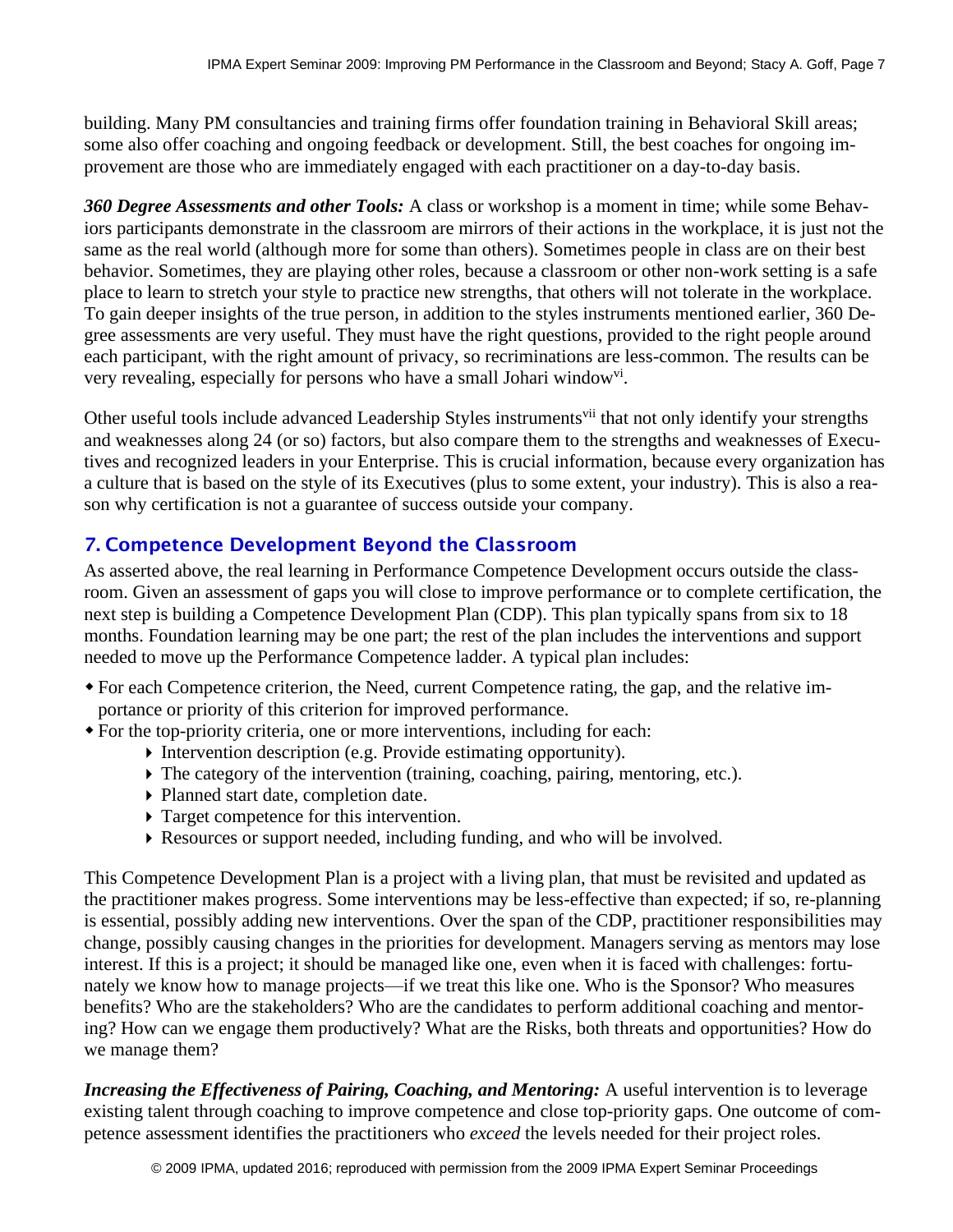The risk: those competences, if not recognized and applied, will dissipate over time. Assign these practitioners as *Competence Coaches*, and apply them in Pairing or Coaching. Peer Pairing is a strategy where two peers with complementary gaps and strengths work together to help close the gaps of each.

In Coaching, one who has mastered a competence area coaches one or more persons who have not. An important aspect of pairing and coaching is to try not to bridge too large a span between the practitioners. A Level 4 should not coach a Level 1… or even a 2. Use Pairing and Coaching for Level 1 to 2 and Level 3 to 4 interventions. Staffing the interventions is not just based on gaps and strengths. Managers who can provide recognition and rewards are great for the move from Level 2 to Level 3. Finally, all practitioners must have time allocated for the CDP effort; it cannot be done in "spare time", another reason for Managerial involvement.

#### 8. Closure

Competence Development is a never-ending quest. IPMA's ICB and the derivative Member Association NCBs, such as the USA's National Competence Baseline, present a significantly better foundation for Competence assessment and development than other documents, especially those that are just knowledgebased. But competence development does not come from merely sending people to training. It is a project, and needs to be managed and measured like one, with opportunity for application of learning on the job, coaching, mentoring, pairing, and, don't forget, rewards. But the scope widens, if you are to achieve PM Performance: Even when your stellar PM Talent is highly competent, the competence and performance of the rest of your project stakeholders has more impact on your results than does your PM Talent.

After successful assessment, then planning and careful execution of your Competence Development Plan, *you are still not done*. Experience has shown that upon completion of the CDP, a fresh re-assessment *always* identifies new opportunities for continued performance improvement. And don't forget: Evaluating and measuring the results of completed actions is a prerequisite to justifying the funding needed for another round of improvement.

In some organizations, typically those that depend on projects for their livelihood, Performance Competence Development is just one part of a series of initiatives. Together with improved processes and tools, better and clearer communication of project and program information, faster action on open items and issues, and savvy rewards and recognition systems, you can double, 4x, or 10x measured PM Performance. Could your organization benefit from that level of PM performance improvement?

# 9. About the Expert Seminars

As noted in the Introduction, this paper is re-published with the permission of IPMA; it was presented and published as part of the 2009 Expert Seminar proceedings in Zurich, in February. Thanks to seminar leader Dr. Hans Knopfel, we were given permission to publish this paper. It is modified slightly for this audience, and shortened to not exceed IPMA-USA's publishing guidelines by too much.

Hosted by the Swiss Project Management Association, the Swiss Member Association of IPMA, the Expert Seminar Series is the must-attend exchange for all PM practitioners who wish to help forge the future of our practice. Held in February in Zurich (no colder than Colorado, and with better chocolate), the 2009 Expert Seminar topic centered upon developing and assessing the Contextual and Behavioral competences. Different streams explored aspects of the topic in primary presentations, then worked in small groups to explore details, then again presented their results to the main assembly.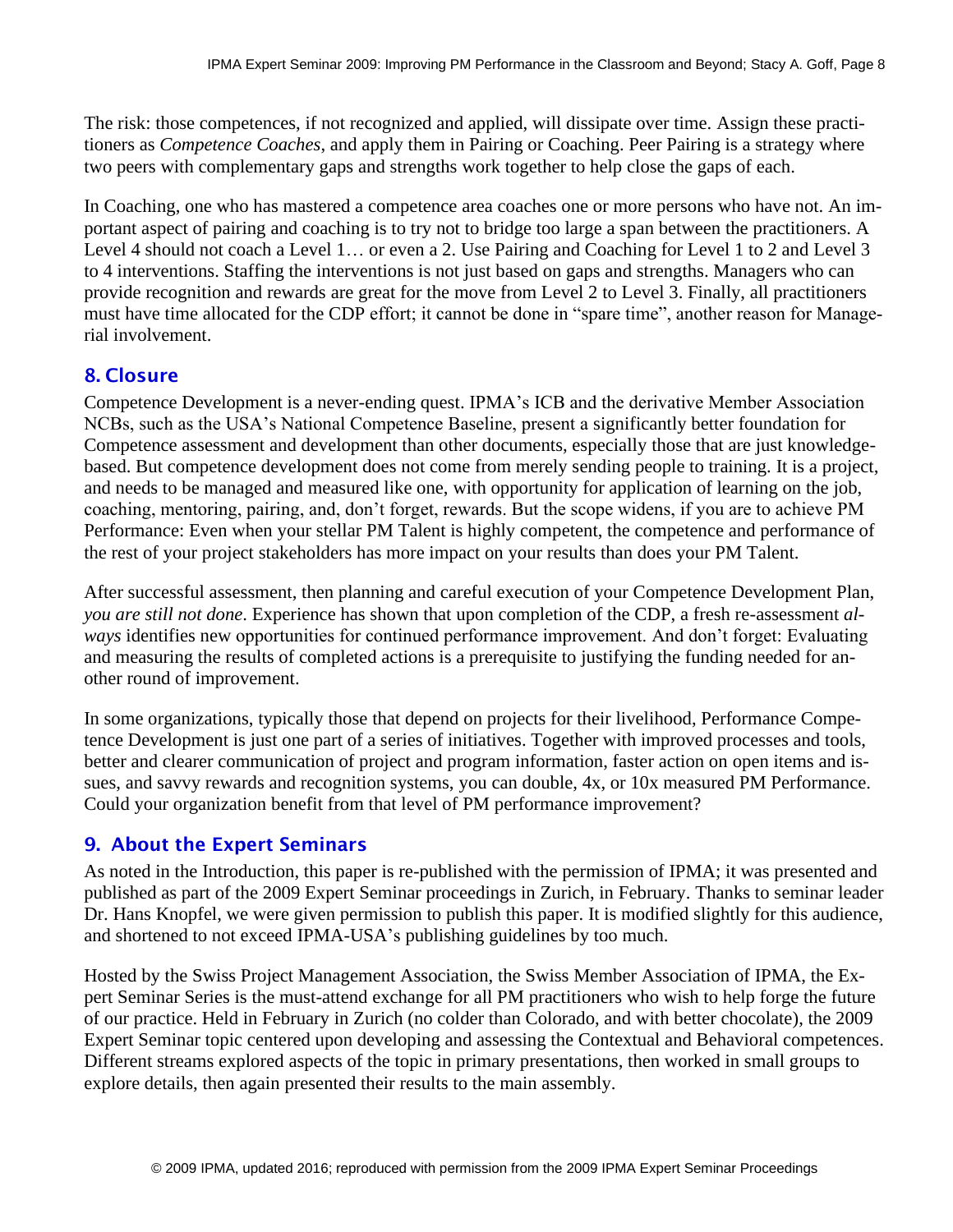The 2008 session dealt with the topic of Ethics, and both individuals and organizations (and professional societies as well!) have a lot to learn from those proceedings. They are available through IPMA, and will be integrated into and reflected in the participants' offerings as part of their benefits for participation.

#### **10.** About the Author

**STACY A. GOFF,** *the PM Performance Coach*, has coached and inspired tens of thousands of project



and program managers, and hundreds of organizations, on five continents, for over forty years. A Project Management practitioner since 1970 and consultant since 1982, he has also been a strong contributor to professional organizations such as IPMA® and PMI® since 1983.

He is a co-founder and past-president of IPMA-USA, and 2011- 2014 Vice President of Marketing & Events for IPMA, the International Project Management Association. In September, 2015, he was named an IPMA Honorary Fellow.

Goff's interest in project competence and performance began with establishing a PM Competency Center for a nuclear power plant in the early 1980s. It continued with international engagements during the 1980s and 90s as he helped organizations assess and improve their project and program performance. Today, he coaches, speaks and performs keynote speeches at major project-related events. And, he continues to pursue his interest in individual, project team, organization, and national and international PM performance.

Mr. Goff brings a results-oriented approach to Project Management coaching, consulting, and training. His insight for the needed PM Competences, and his delivery of effective training translate to improved project performance. In his working life, he combines his Project experience with sensitivity for the interpersonal skills areas—the human aspects of projects.

In his papers, presentations, workshops or in consulting, he combines his project experience with strategic linkage for all projects and programs. His insights and experience have provided competitive advantage for his clients for over 40 years. His business result: measurably increased **PM Performance.** 

Contact Stacy at +1.719.488.3850, email: Stacy.Goff@gmail.com. His website is https://StacyGoff.com